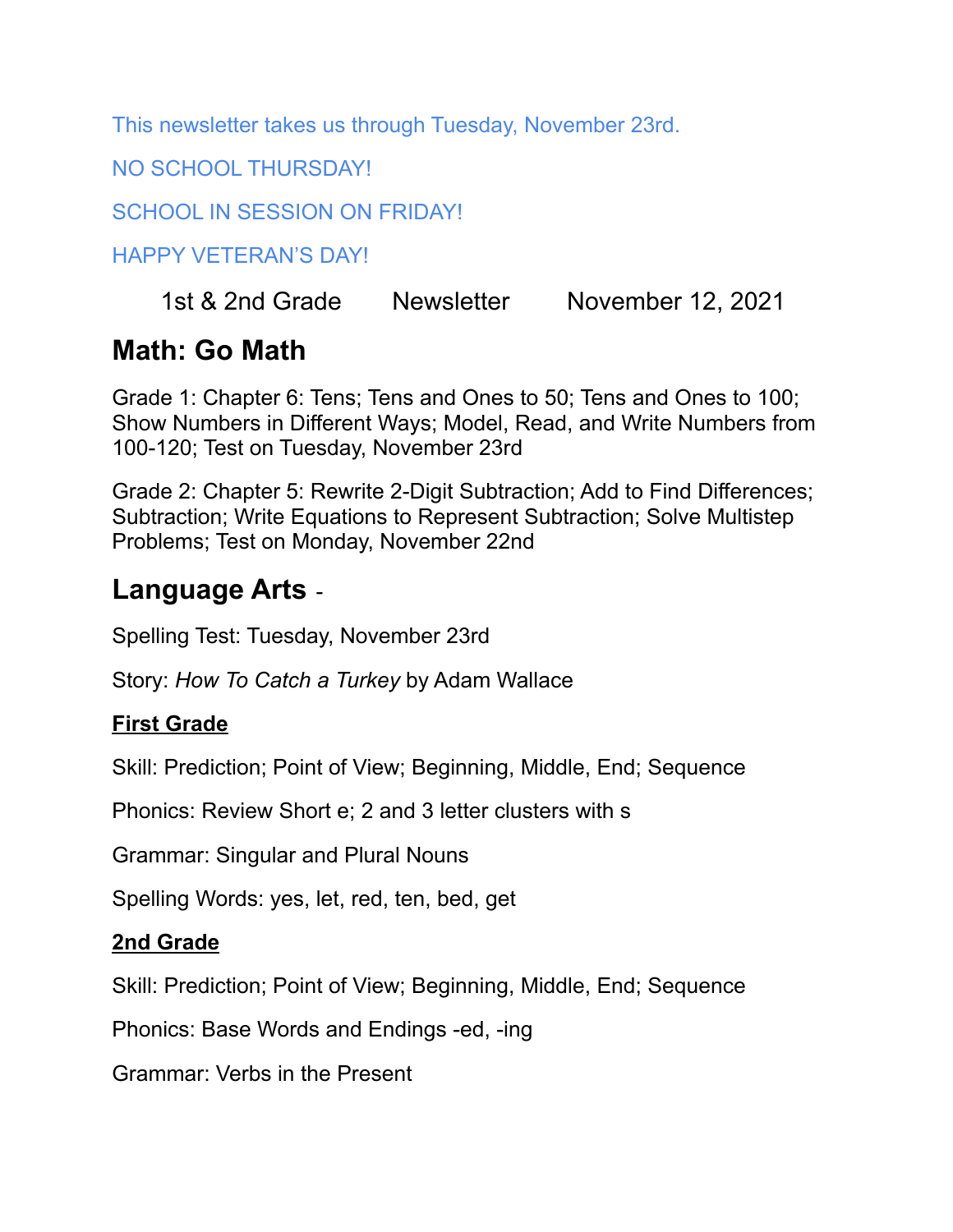Spelling Words: liked, using, riding, chased, spilled, making, closed, hoping, baked, hiding, standing, asked

#### **Chapter Book**: *The Dragon in the Sock Drawer* by Kate Klimo

## **Project/Social Studies**:

We will continue looking at family history. We will learn about timelines. Then we will begin focusing on our own families. I will send the family history report home on Monday November 22nd.

## **Stem Monday:**

Can you catch a turkey?

## **General Information** :

#### REPEATED INFORMATION:

Make sure you send winter appropriate clothing for the change of clothes ziplok that is kept in the bathroom. Students will need long pants and a long shirt. I will then send home any shorts or short sleeved shirts.

# **Calendar of Events**:

November 23: Noon Dismissal/No Childcare

November 24-26: No School

December 17: Noon Dismissal: No Childcare

December 20: No School-Student Led Conferences

December 21-January 3: No School; Winter Break

January 4: School Resumes

January 14: Noon Dismissal; Childcare Available